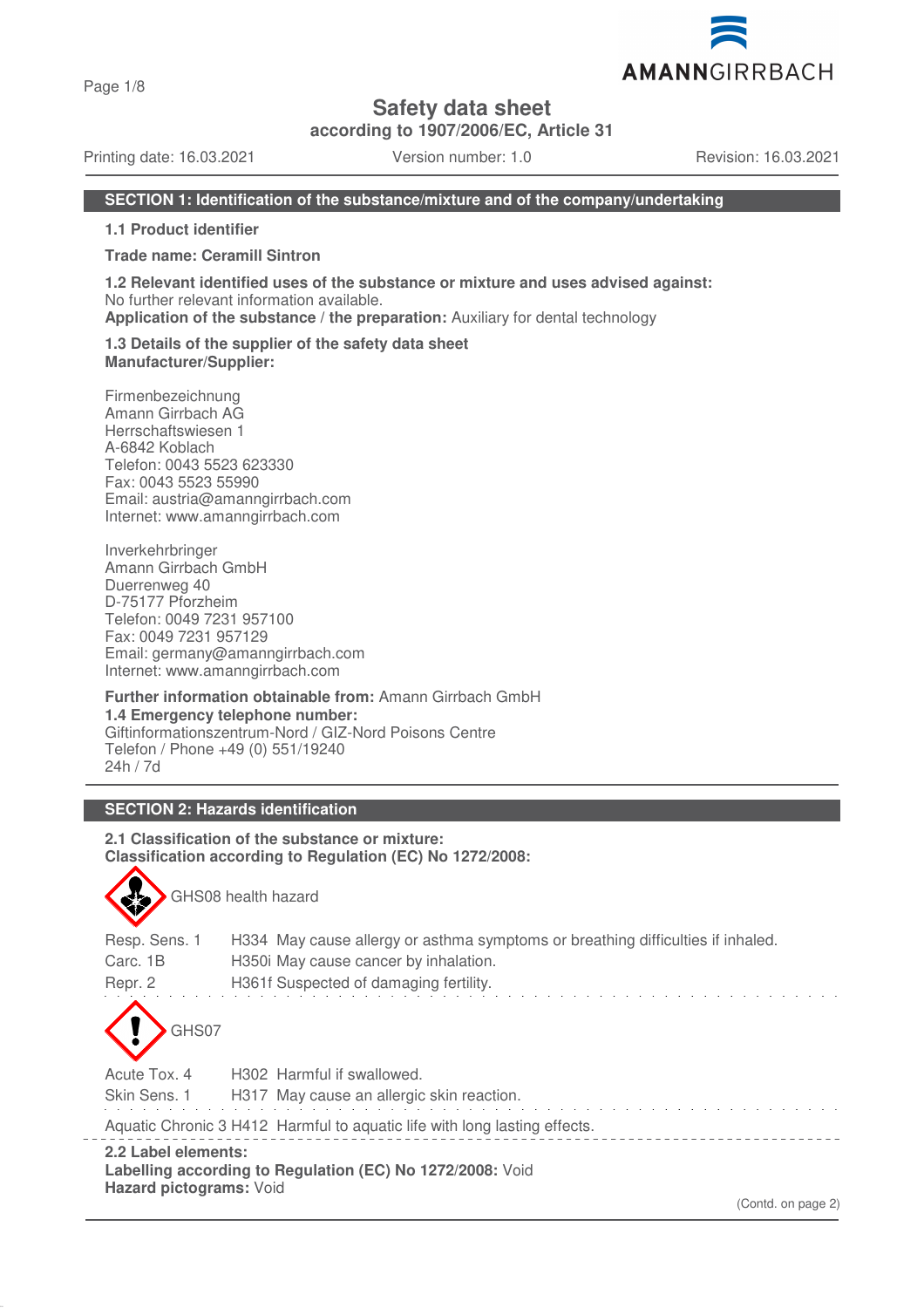Page 2/8

**Safety data sheet**

**according to 1907/2006/EC, Article 31**

Printing date: 16.03.2021 Version number: 1.0 Revision: 16.03.2021

**Trade name: Ceramill Sintron**

(Contd. of page 1)

**Signal word:** Void **Hazard statements:** Void **Precautionary statements:** Void **Additional information:**

Metals in massive form, alloys, mixtures containing polymers and mixtures containing elastomers do not require a label according to this Annex, if they do not present a hazard to human health by inhalation, ingestion or contact with skin or to the aquatic environment in the form in which they are placed on the market, although classified as hazardous in accordance with the criteria of this Annex. (Regulation (EC) No 1272/2008, Annex I, 1.3.4.1.)

**2.3 Other hazards: Results of PBT and vPvB assessment: PBT:** Not applicable. **vPvB:** Not applicable.

# **SECTION 3: Composition/information on ingredients**

## **3.2 Mixtures**

**Description:** Mixture of substances listed below with nonhazardous additions.

### **Dangerous components:**

| CAS: 7440-48-4                                                                            | cobalt                                                                                     | 50-100%    |  |  |
|-------------------------------------------------------------------------------------------|--------------------------------------------------------------------------------------------|------------|--|--|
| EINECS: 231-158-0                                                                         | $\diamondsuit$ Resp. Sens. 1B, H334; Carc. 1B, H350i; Repr. 2, H361f; $\diamondsuit$ Acute |            |  |  |
|                                                                                           | Reg.nr.: 01-2119517392-44 Tox. 4, H302; Skin Sens. 1, H317; Aquatic Chronic 3, H412        |            |  |  |
| CAS: 7440-47-3                                                                            | chromium                                                                                   | $25 - 50%$ |  |  |
| EINECS: 231-157-5                                                                         | substance with a Community workplace exposure limit                                        |            |  |  |
| Reg.nr.: 01-2119485652-31                                                                 |                                                                                            |            |  |  |
| CAS: 7439-98-7                                                                            | molybdenum                                                                                 | $1 - 10%$  |  |  |
| EINECS: 231-107-2                                                                         | substance with a Community workplace exposure limit                                        |            |  |  |
| Reg.nr.: 01-2119472304                                                                    |                                                                                            |            |  |  |
| Additional information: For the wording of the listed hazard phrases refer to section 16. |                                                                                            |            |  |  |

### **SECTION 4: First aid measures**

### **4.1 Description of first aid measures:**

**General information:** Take affected persons out into the fresh air.

Do not leave affected persons unattended.

**After inhalation:** Supply fresh air; consult doctor in case of complaints.

**After skin contact:** Immediately wash with water and soap and rinse thoroughly.

**After eye contact:**

Rinse opened eye for several minutes under running water.

Call a doctor immediately.

**After swallowing:** Call a doctor immediately.

**4.2 Most important symptoms and effects, both acute and delayed:**

No further relevant information available.

**4.3 Indication of any immediate medical attention and special treatment needed:**

No further relevant information available.

### **SECTION 5: Firefighting measures**

**5.1 Extinguishing media:**

**Suitable extinguishing agents:** CO2, sand, extinguishing powder. Do not use water. **For safety reasons unsuitable extinguishing agents:** Water

(Contd. on page 3)

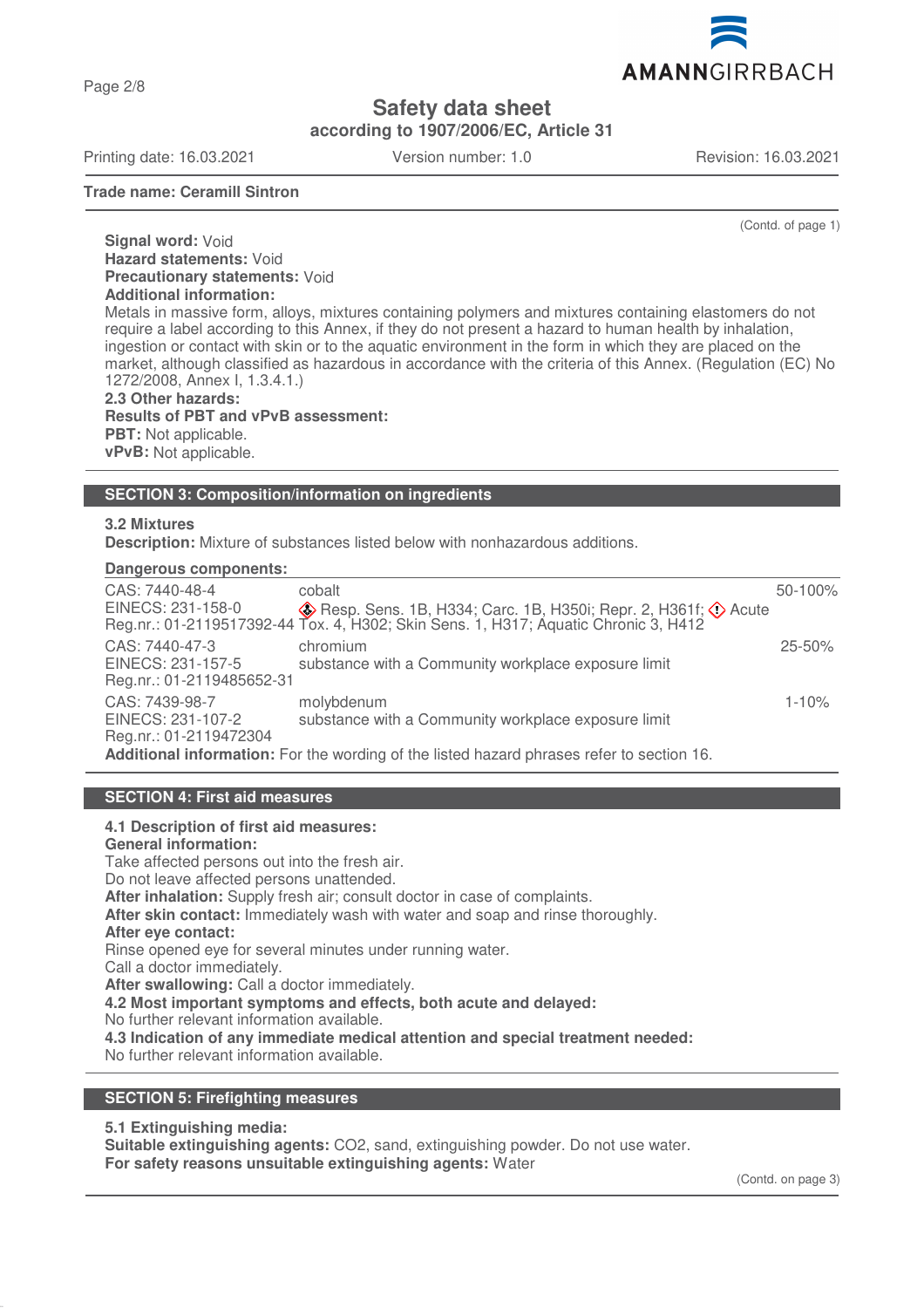AMANNGIRRBACH

**Safety data sheet**

**according to 1907/2006/EC, Article 31**

Printing date: 16.03.2021 Version number: 1.0 Revision: 16.03.2021

**Trade name: Ceramill Sintron**

(Contd. of page 2)

**5.2 Special hazards arising from the substance or mixture:** Formation of toxic gases is possible during heating or in case of fire. **5.3 Advice for firefighters: Protective equipment:** Mouth respiratory protective device. Do not inhale explosion gases or combustion gases. **Additional information:** Collect contaminated fire fighting water separately. It must not enter the sewage system.

# **SECTION 6: Accidental release measures**

**6.1 Personal precautions, protective equipment and emergency procedures:** Wear protective equipment. Keep unprotected persons away. Ensure adequate ventilation. Avoid formation of dust. Use respiratory protective device against the effects of fumes/dust/aerosol. **6.2 Environmental precautions:** Do not allow product to reach sewage system or any water course. **6.3 Methods and material for containment and cleaning up:** Pick up mechanically. Ensure adequate ventilation. **6.4 Reference to other sections:** See Section 7 for information on safe handling. See Section 8 for information on personal protection equipment.

See Section 13 for disposal information.

# **SECTION 7: Handling and storage**

### **7.1 Precautions for safe handling:**

Open and handle receptacle with care. Ensure good ventilation/exhaustion at the workplace. Prevent formation of dust. Provide suction extractors if dust is formed. **Information about fire - and explosion protection:** Keep ignition sources away - Do not smoke.

**7.2 Conditions for safe storage, including any incompatibilities: Storage:**

**Requirements to be met by storerooms and receptacles:** Store only in the original receptacle. **Information about storage in one common storage facility:**

Store away from foodstuffs.

Do not store together with acids.

**Further information about storage conditions:** Keep container tightly sealed.

**7.3 Specific end use(s):** No further relevant information available.

# **SECTION 8: Exposure controls/personal protection**

### **8.1 Control parameters:**

**Ingredients with limit values that require monitoring at the workplace:** 

### **7440-48-4 cobalt**

OEL Long-term value: 0.02 mg/m<sup>3</sup> as Co; Sens.

### **7440-47-3 chromium**

OEL Long-term value: 2 mg/m<sup>3</sup> IOELV

(Contd. on page 4)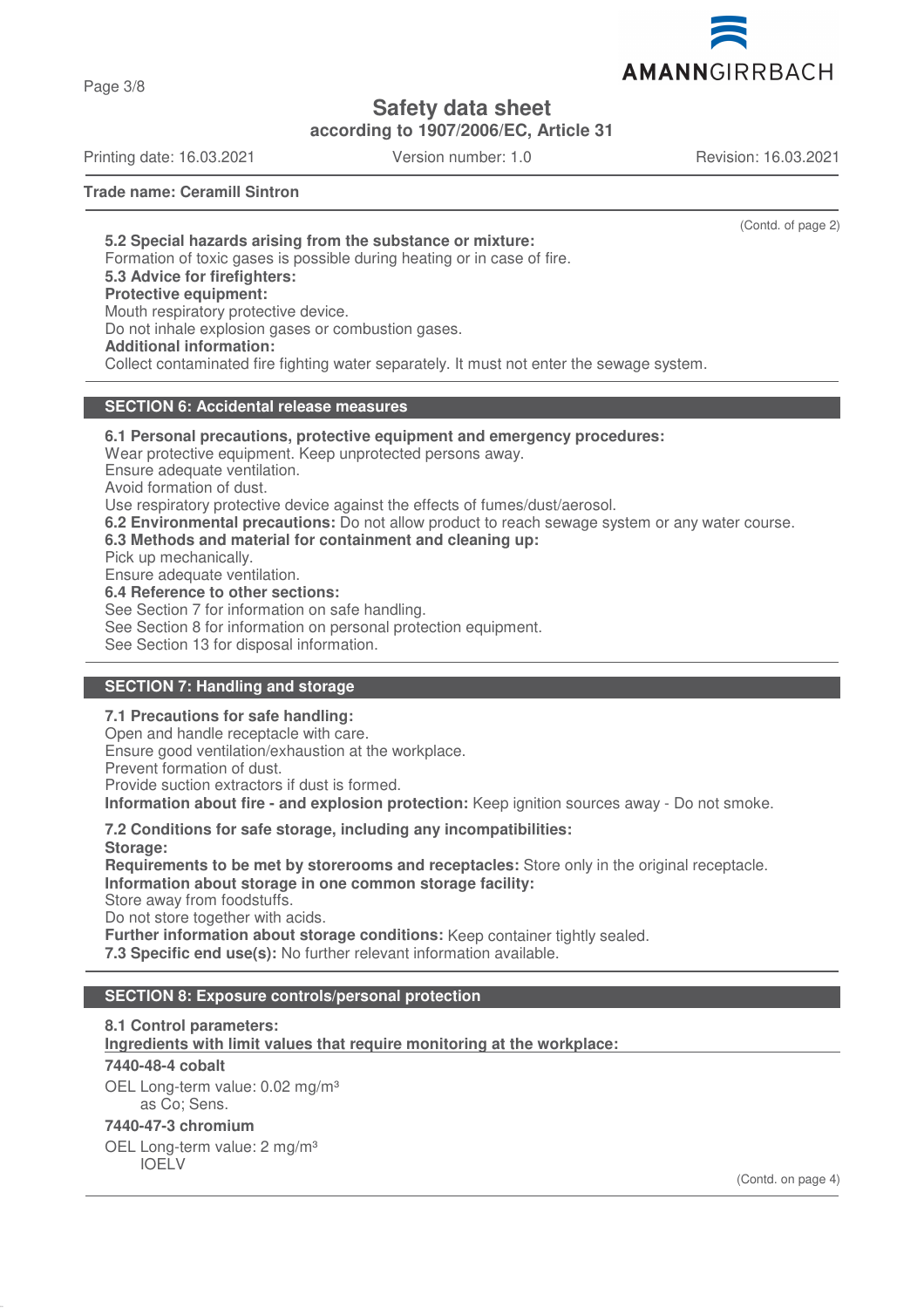Page 4/8

**Safety data sheet**

**according to 1907/2006/EC, Article 31**

Printing date: 16.03.2021 Version number: 1.0 Revision: 16.03.2021

**Trade name: Ceramill Sintron**

(Contd. of page 3)

**7439-98-7 molybdenum** OEL Long-term value: 3\* mg/m³ as Mo, \* respirable

#### **8.2 Exposure controls:**

**Appropriate engineering controls** No further data; see item 7.

**Individual protection measures, such as personal protective equipment General protective and hygienic measures:**

The usual precautionary measures are to be adhered to when handling chemicals.

Wash hands before breaks and at the end of work.

Keep away from foodstuffs, beverages and feed.

Do not inhale dust / smoke / mist.

Avoid contact with the eyes and skin.

# **Respiratory protection:**

In case of brief exposure or low pollution use respiratory filter device. In case of intensive or longer exposure use self-contained respiratory protective device.

Short term filter device:

Filter P3

**Hand protection** Protective gloves

**Material of gloves:**

Nitrile rubber, NBR

The selection of the suitable gloves does not only depend on the material, but also on further marks of quality and varies from manufacturer to manufacturer.

# **Penetration time of glove material:**

The exact break through time has to be found out by the manufacturer of the protective gloves and has to be observed.

**Eye/face protection** Tightly sealed goggles

### **SECTION 9: Physical and chemical properties**

## **9.1 Information on basic physical and chemical properties:**

| <b>General Information:</b>                                       |                              |
|-------------------------------------------------------------------|------------------------------|
| Colour:                                                           | Silver grey                  |
| Odour:                                                            | <b>Odourless</b>             |
| <b>Odour threshold:</b>                                           | Not determined.              |
| <b>Melting point/freezing point:</b>                              | Undetermined.                |
| Boiling point or initial boiling point and boiling                |                              |
| range                                                             | Undetermined.                |
| <b>Flammability</b>                                               | Not applicable.              |
| Lower and upper explosion limit                                   |                              |
| Lower:                                                            | Not determined.              |
| Upper:                                                            | Not determined.              |
| <b>Flash point:</b>                                               | Not applicable.              |
| <b>Auto-ignition temperature:</b>                                 | Product is not selfigniting. |
| <b>Decomposition temperature:</b>                                 | Not determined.              |
| pH                                                                | Not applicable.              |
| <b>Viscosity:</b>                                                 |                              |
| <b>Kinematic viscosity</b>                                        | Not determined.              |
| Dynamic:                                                          | Not applicable.              |
| <b>Solubility</b>                                                 |                              |
| water:                                                            | Insoluble.                   |
| Partition coefficient n-octanol/water (log value) Not determined. |                              |
| Vapour pressure:                                                  | Not determined.              |
| Density and/or relative density                                   |                              |
| Density at 20 °C:                                                 | $7.9$ g/cm <sup>3</sup>      |

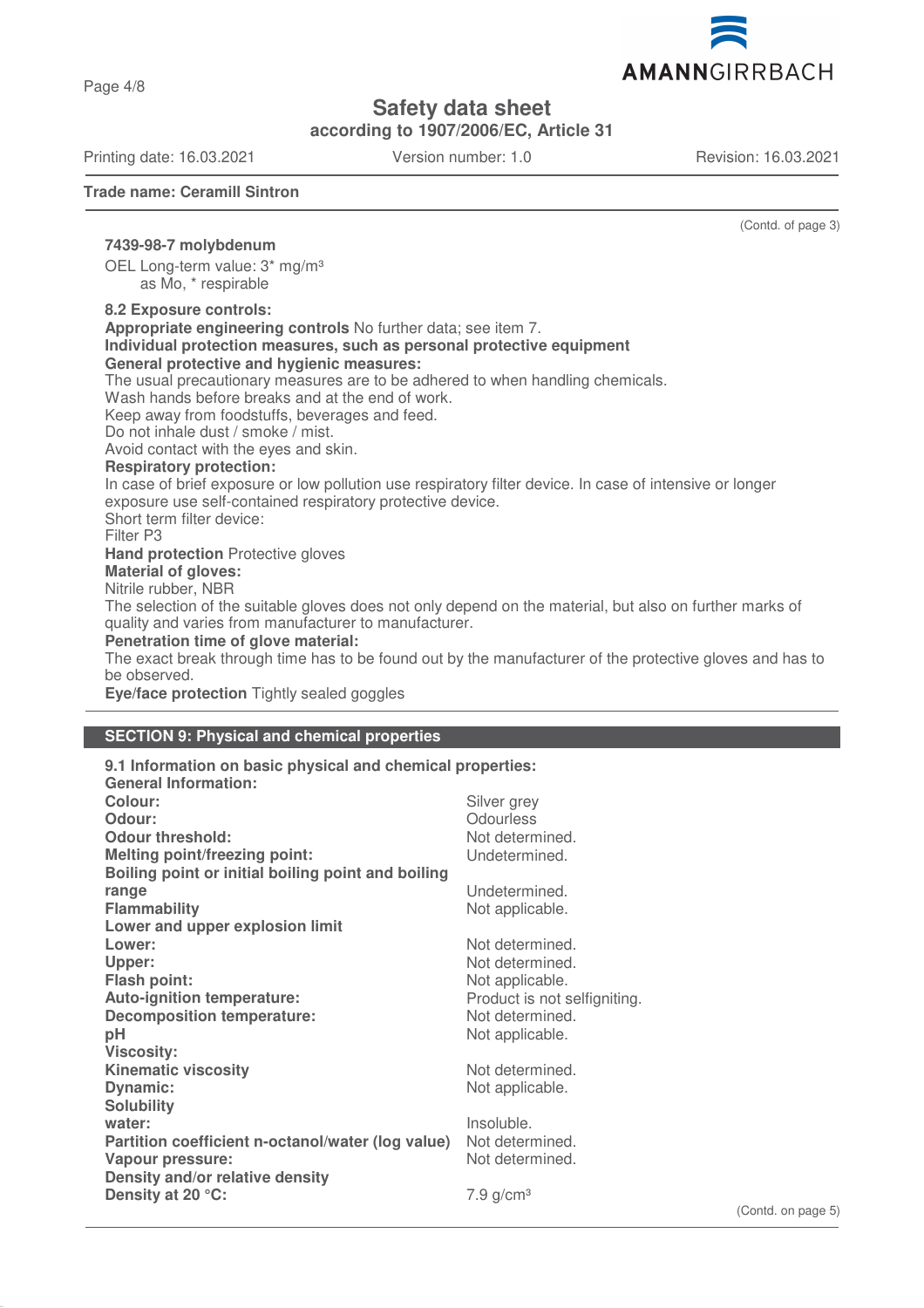Page 5/8

**Safety data sheet**

**according to 1907/2006/EC, Article 31**

Printing date: 16.03.2021 Version number: 1.0 Revision: 16.03.2021

**Trade name: Ceramill Sintron**

| <b>Relative density:</b><br>Vapour density:                                                     | (Contd. of page 4)<br>Not determined.<br>Not determined. |
|-------------------------------------------------------------------------------------------------|----------------------------------------------------------|
| 9.2 Other information:<br>Appearance:<br>Form:<br>Important information on protection of health | Solid                                                    |
| and environment, and on safety.<br><b>Explosive properties:</b><br><b>Change in condition:</b>  | Product does not present an explosion hazard.            |
| <b>Evaporation rate:</b>                                                                        | Not applicable.                                          |
| Information with regard to physical hazard                                                      |                                                          |
| classes                                                                                         |                                                          |
| <b>Explosives</b>                                                                               | Void                                                     |
| <b>Flammable gases</b>                                                                          | Void                                                     |
| <b>Aerosols</b>                                                                                 | Void                                                     |
| <b>Oxidising gases</b>                                                                          | Void                                                     |
| <b>Gases under pressure</b>                                                                     | Void                                                     |
| <b>Flammable liquids</b>                                                                        | Void                                                     |
| <b>Flammable solids</b>                                                                         | Void                                                     |
| Self-reactive substances and mixtures                                                           | Void                                                     |
| <b>Pyrophoric liquids</b>                                                                       | Void                                                     |
| <b>Pyrophoric solids</b>                                                                        | Void<br>Void                                             |
| Self-heating substances and mixtures<br>Substances and mixtures, which emit flammable           |                                                          |
| gases in contact with water                                                                     | Void                                                     |
| <b>Oxidising liquids</b>                                                                        | Void                                                     |
| <b>Oxidising solids</b>                                                                         | Void                                                     |
| <b>Organic peroxides</b>                                                                        | Void                                                     |
| <b>Corrosive to metals</b>                                                                      | Void                                                     |
| <b>Desensitised explosives</b>                                                                  | Void                                                     |
|                                                                                                 |                                                          |

# **SECTION 10: Stability and reactivity**

**10.1 Reactivity:** No further relevant information available.

**10.2 Chemical stability:**

**Thermal decomposition / conditions to be avoided:**

No decomposition if used according to specifications.

**10.3 Possibility of hazardous reactions:** No dangerous reactions known.

**10.4 Conditions to avoid:** No further relevant information available.

**10.5 Incompatible materials:** No further relevant information available.

**10.6 Hazardous decomposition products:**

Toxic metal oxide smoke

Poisonous gases/vapours

### **SECTION 11: Toxicological information**

**11.1 Information on hazard classes as defined in Regulation (EC) No 1272/2008 Acute toxicity** Harmful if swallowed.

**LD/LC50 values relevant for classification:** 

# **7440-48-4 cobalt**

Oral LD50 550 mg/kg (rat) (OECD 425) **Skin corrosion/irritation** Based on available data, the classification criteria are not met.

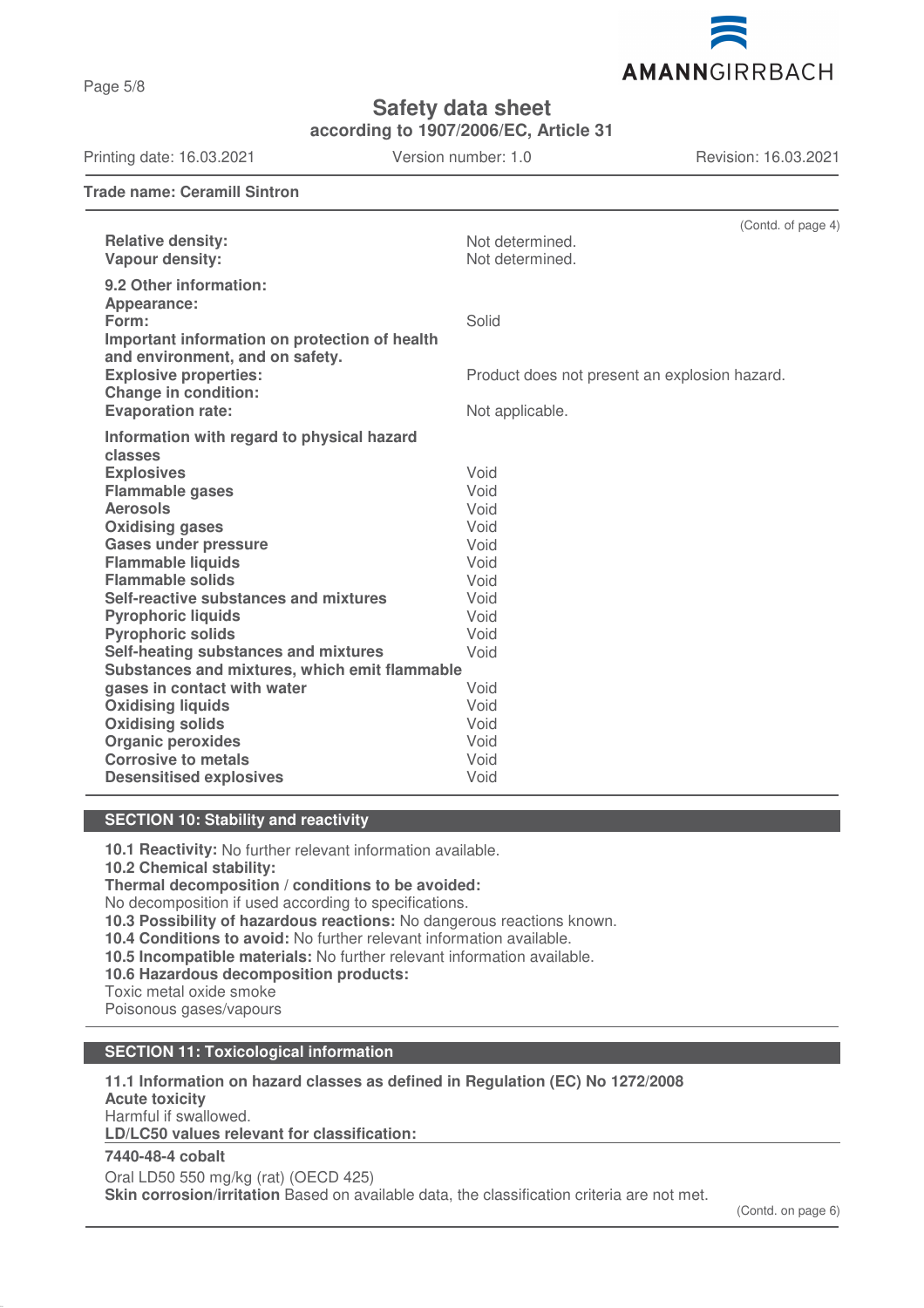

Page 6/8

# **Safety data sheet**

**according to 1907/2006/EC, Article 31**

Printing date: 16.03.2021 Version number: 1.0 Revision: 16.03.2021

**Trade name: Ceramill Sintron**

(Contd. of page 5)

**Serious eye damage/irritation** Based on available data, the classification criteria are not met. **Respiratory or skin sensitisation** May cause allergy or asthma symptoms or breathing difficulties if inhaled. May cause an allergic skin reaction. **Germ cell mutagenicity** Based on available data, the classification criteria are not met. **Carcinogenicity** May cause cancer by inhalation. **Reproductive toxicity** Suspected of damaging fertility. **STOT-single exposure** Based on available data, the classification criteria are not met. **STOT-repeated exposure** Based on available data, the classification criteria are not met. **Aspiration hazard** Based on available data, the classification criteria are not met. **11.2 Information on other hazards Endocrine disrupting properties** 

None of the ingredients is listed.

# **SECTION 12: Ecological information**

**12.1 Toxicity:**

**Aquatic toxicity:** No further relevant information available.

**12.2 Persistence and degradability:** No further relevant information available.

**12.3 Bioaccumulative potential:** No further relevant information available.

**12.4 Mobility in soil:** No further relevant information available.

**12.5 Results of PBT and vPvB assessment:**

**PBT:** Not applicable.

**vPvB:** Not applicable.

**12.6 Endocrine disrupting properties**

The product does not contain substances with endocrine disrupting properties.

**12.7 Other adverse effects:** No further relevant information available.

# **Additional ecological information:**

**General notes:**

The product contains heavy metals. Avoid transfer into the environment. Specific preliminary treatments are necessary

Water hazard class 1 (German Regulation) (Self-assessment): slightly hazardous for water Do not allow undiluted product or large quantities of it to reach ground water, water course or sewage system.

# **SECTION 13: Disposal considerations**

**13.1 Waste treatment methods:**

### **European waste catalogue:**

Dispose of contents/container in accordance with local/regional/national/international regulations.

**Uncleaned packaging:**

**Recommendation:** Disposal must be made according to official regulations.

| <b>SECTION 14: Transport information</b>                                                                     |              |                    |
|--------------------------------------------------------------------------------------------------------------|--------------|--------------------|
| 14.1 UN number or ID number<br>ADR, ADN, IMDG, IATA<br>14.2 UN proper shipping name:<br>ADR, ADN, IMDG, IATA | Void<br>Void | (Contd. on page 7) |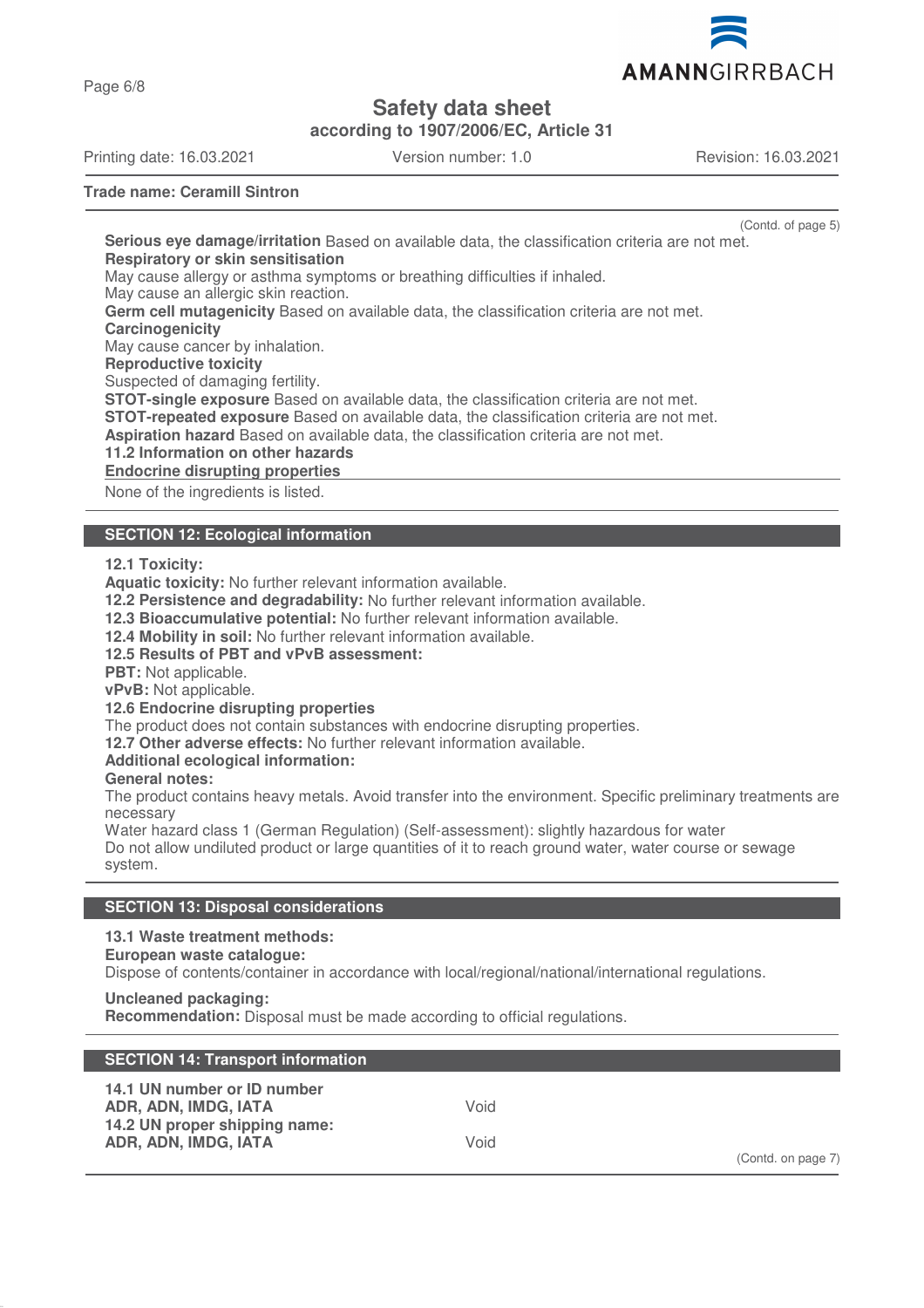AMANNGIRRBACH

**Safety data sheet**

**according to 1907/2006/EC, Article 31**

Printing date: 16.03.2021 Version number: 1.0 Revision: 16.03.2021

**Trade name: Ceramill Sintron**

| 14.3 Transport hazard class(es):                 |                 | (Contd. of page 6) |
|--------------------------------------------------|-----------------|--------------------|
| ADR, ADN, IMDG, IATA                             |                 |                    |
| Class:                                           | Void            |                    |
| 14.4 Packing group:                              |                 |                    |
| <b>ADR, IMDG, IATA</b>                           | Void            |                    |
| <b>14.5 Environmental hazards:</b>               |                 |                    |
| <b>Marine pollutant:</b>                         | No.             |                    |
| 14.6 Special precautions for user:               | Not applicable. |                    |
| 14.7 Maritime transport in bulk according to IMO |                 |                    |
| <b>instruments</b>                               | Not applicable. |                    |
| <b>UN "Model Regulation":</b>                    | Void            |                    |

# **SECTION 15: Regulatory information**

**15.1 Safety, health and environmental regulations/legislation specific for the substance or mixture:** No further relevant information available.

**Directive 2012/18/EU**

**Named dangerous substances - ANNEX I** None of the ingredients is listed.

**DIRECTIVE 2011/65/EU on the restriction of the use of certain hazardous substances in electrical and electronic equipment – Annex II**

None of the ingredients is listed.

**15.2 Chemical safety assessment:** A Chemical Safety Assessment has not been carried out.

# **SECTION 16: Other information**

This information is based on our present knowledge. However, this shall not constitute a guarantee for any specific product features and shall not establish a legally valid contractual relationship.

### **Relevant phrases:**

H302 Harmful if swallowed.

H317 May cause an allergic skin reaction.

H334 May cause allergy or asthma symptoms or breathing difficulties if inhaled.

H350i May cause cancer by inhalation.

H361f Suspected of damaging fertility.

H412 Harmful to aquatic life with long lasting effects.

### **Department issuing SDS:**

ADEEGO GmbH Wildsteig 4A D-42113 Wuppertal Tel. +49 (0) 202 2575700 Fax. +49 (0) 202 2575701 Email: mail@adeego.de www.adeego.de **Contact:** Dr. Axel Deeg **Abbreviations and acronyms:** ADR: Accord européen sur le transport des marchandises dangereuses par Route (European Agreement concerning the International Carriage of Dangerous Goods by Road) IMDG: International Maritime Code for Dangerous Goods IATA: International Air Transport Association GHS: Globally Harmonised System of Classification and Labelling of Chemicals EINECS: European Inventory of Existing Commercial Chemical Substances ELINCS: European List of Notified Chemical Substances CAS: Chemical Abstracts Service (division of the American Chemical Society) LC50: Lethal concentration, 50 percent LD50: Lethal dose, 50 percent PBT: Persistent, Bioaccumulative and Toxic vPvB: very Persistent and very Bioaccumulative